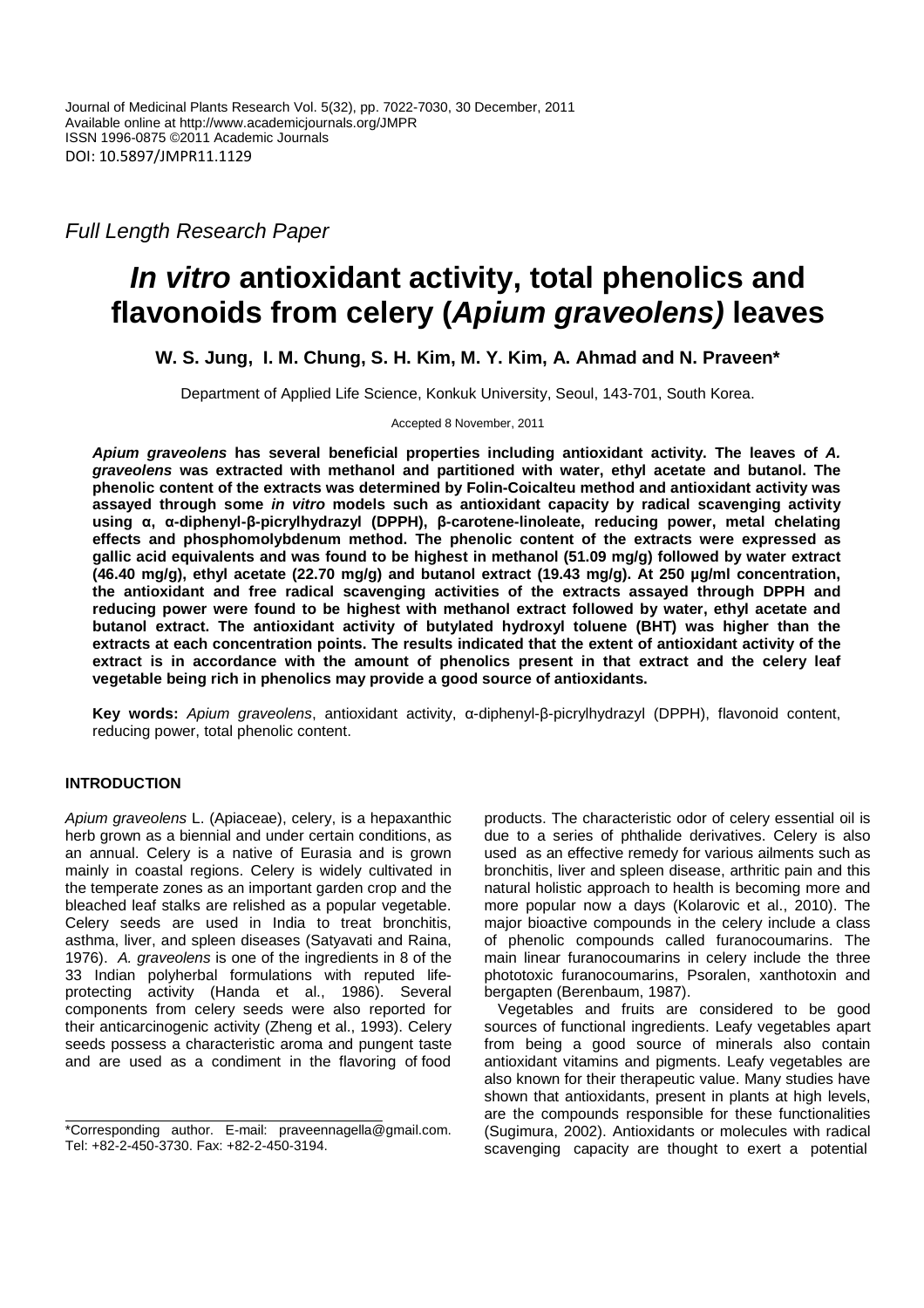protective effect against free radical damage. These biomolecules contribute to prevention of coronary and vascular diseases and of tumor formation by inhibiting oxidative reactions (Kris-Etherton et al., 2002). This oxidative damage is the result of free radical action on, for instance, lipids or DNA (Vinson et al., 1998).

However, the commonly used synthetic antioxidants such as butylated hydroxyanisole (BHA) and butylated hydroxyl toluene (BHT) are restricted by legislative rules because they are suspected to have some toxic effects and as possible carcinogens (Imaida et al., 1983). Therefore, there has been a considerable interest by the industry and a growing trend in consumer preferences for natural antioxidants over synthetic compounds and elimination of synthetic antioxidants in food applications has given more impetus to explore natural source of antioxidants. Thus, antioxidants are of interest to both food scientists and health professionals and there has been a convergence of interest among researchers in these fields as the role of antioxidants in the diet and their impact on human health has come under attention. Recently, Kolarovic et al., (2010) has reported the antioxidant activities of celery and parsley juices in rats treated with doxorubicin, but no systematic efforts has been made to study in detail about the antioxidant activity of the celery grown in the Korean region.

The aim of our study was to investigate the antioxidant activity of extracts of different polarity from leaves of A. graveolens through non-enzymatic methods. According to the recommendations, the antioxidant effects in more than three different bioassays were studied, besides determination of total phenolics and flavonoids. To the best of our knowledge, this is the first report on the antioxidant activity of the leaves from A. graveolens through non-enzymatic approach.

#### **MATERIALS AND METHODS**

#### **Plant material and sample preparation**

The A. graveolens leaves were procured from local market in October 2010 at Gwangjin-gu, Seoul, South Korea. A voucher specimen is deposited in the Department of Applied Life Science, Konkuk University, Seoul, South Korea, and identified by Dr. Ill-Min Chung. The leaves were washed thoroughly in tap water to remove adhering mud particles, rinsed in distilled water, drained, and dried in a hot air oven at 50  $\pm$  2°C. The dried leaves were finely powdered. The dried powder was extracted with  $5 \times 2$  L methanol for 24 h. After removal of the solvent in vacuo, the crude extract was suspended in 0.5 L distilled water and extracted with 0.2 L portions of ethyl acetate and butanol until the extracts were nearly colorless. Solvents were removed in vacuo, and extracts were obtained, respectively.

#### **Determination of total phenolic contents**

The total phenolic content was determined by the Folin-Coicalteu (FC) method (Singleton and Rossi, 1965). Distilled water (3.16 ml) was mixed with a DMSO solution of the test compound (40 µl). Then, 200 µl of FC reagent was added. After 5 min, 600 µl of 20% sodium carbonate solution was added and the solutions were mixed again. The solutions were left at room temperature for 2 h. Then the absorption of the developed blue color was determined at 765 nm, using a Macasys Optizen 2120UV plus UV-spectrophotometer (Mecasys, Korea). The concentration of the total phenolic content was determined as mg of gallic acid equivalent by using an equation obtained from gallic acid calibration curve. The estimation of phenolic compounds in the fractions was carried out in triplicate and the results were averaged.

#### **Determination of total flavonoid contents**

Total flavonoid content of celery leaves were determined by using the aluminium chloride colorimetric method as described (Willet, 2002), with some modifications. Extracts (0.5 ml), 10% aluminium chloride (0.1 ml), 1 M potassium acetate (0.1 ml) and distilled water (4.3 ml) were mixed. After incubation at room temperature for 30 min, the absorbance was measured at 415 nm using a Macasys Optizen 2120UV plus UV-spectrophotometer (Mecasys, Korea). Quercetin was used to make the calibration curve. The estimation of total flavonoids in the extracts was carried out in triplicate and the results were averaged.

#### **α-diphenyl-β-picrylhydrazyl (DPPH) radical scavenging activity**

Radical scavenging activity of the celery extracts was determined as described by Katerere and Eloff (2005), with some modification. Different concentrations (50 to 250 µg) of the extracts and BHT were taken in different test tubes. The volume was adjusted to 3.0 ml by adding methanol. One milliliter of 0.1 mM methanolic solution of DPPH was added to these tubes and shaken vigorously. The tubes were allowed to stand at 37°C for 20 min. The control was prepared as above without any extract and methanol was used for the baseline correction. The changes in the absorbance of the samples were measured at 517 nm. Radical scavenging activity was expressed as the inhibition percentage and was calculated using the following formula:

Percentage (%) radical scavenging activity = (Control OD – Sample OD/Control OD) × 100.

#### **Antioxidant activity using β- carotene-linoleate model system**

The antioxidant activity of the celery extracts were evaluated using β-carotene-linoleate model system as described by Jayaprakasha et al. (2001) with some modification. 0.1 mg of β-carotene in 0.2 ml of chloroform, 10 mg of linoleic acid and 100 mg of Tween-20 (polyoxyethylene sorbitan monopalitate) were mixed. Chloroform was removed at 40°C under vacuum and the resulting mix ture was diluted with 10 ml of water and was mixed well. To this emulsion, 2.0 ml of oxygenated water was added. Four milliliter aliquots of the emulsion were pipetted into different test tubes containing 0.2 ml of extracts and BHT (50, 100, 150, 200 and 250 µg) in methanol. BHT was used for comparative purposes. A control containing 0.2 ml of methanol and 4 ml of the above emulsion was prepared. The tubes were placed at 50°C in a water bath and the absorban ce at 470 nm was taken at zero time  $(t = 0)$ . Measurement of absorbance was continued till the color of β-carotene disappeared in the control tubes ( $t = 60$  min) at an interval of 15 min. A mixture prepared as mentioned in the foregoing without β-carotene served as blank. All determinations were carried out in triplicate.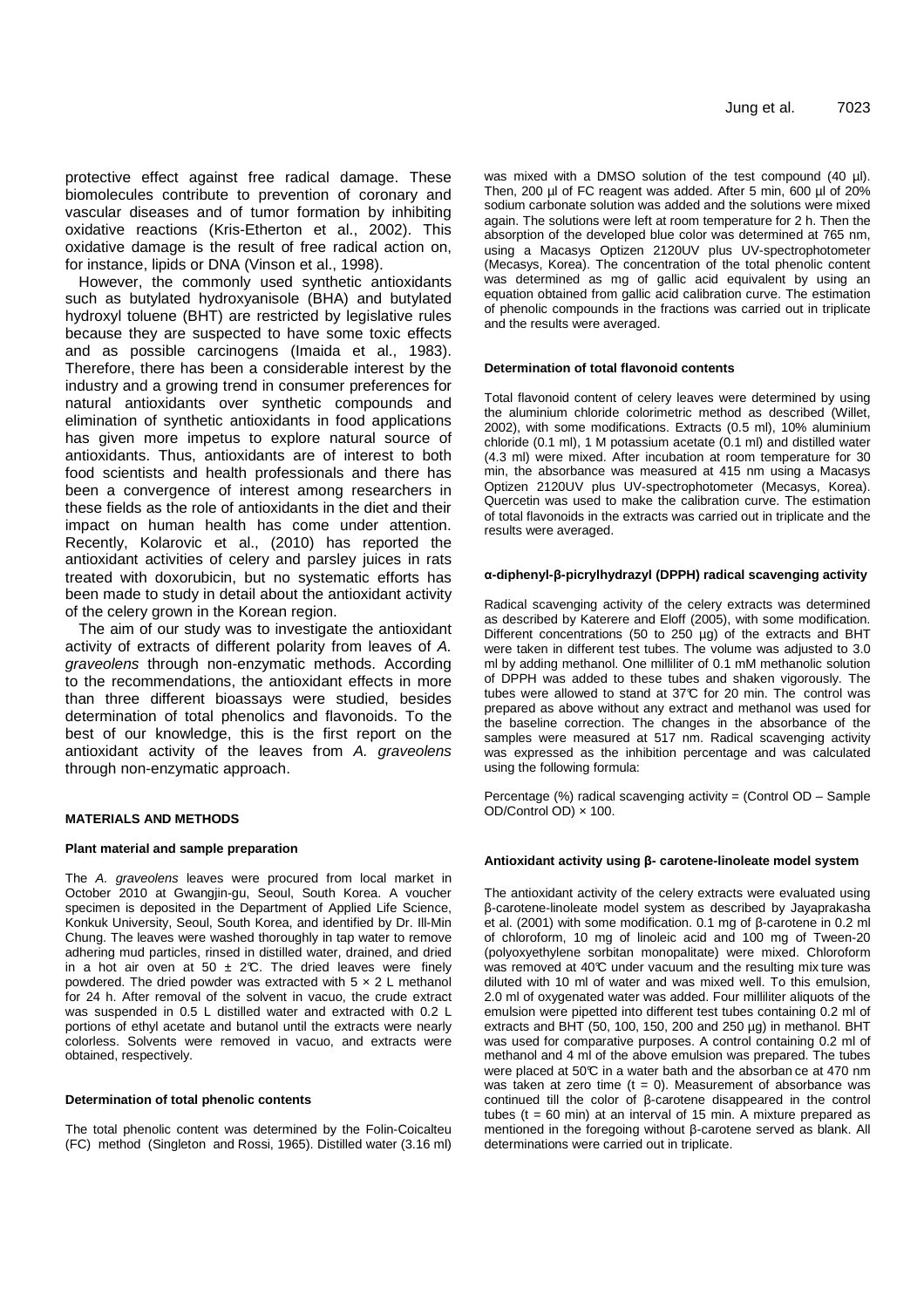**Table 1.** Total phenolic (expressed as gallic acid equivalents) and flavonoid content (expressed as mg quercetin/g) from leaves extracts of A. graveolens.

| <b>Extract</b> | Total phenolic content (mg/g) | Total flavonoid content (mg/g) |
|----------------|-------------------------------|--------------------------------|
| Ethyl acetate  | $22.70 \pm 1.56$              | $4.08 \pm 0.31$                |
| Methanol       | $51.09 \pm 1.44$              | $2.12 \pm 0.08$                |
| Butanol        | $19.43 \pm 0.88$              | $4.80 \pm 0.03$                |
| Water          | $46.40 \pm 0.31$              | $0.77 \pm 0.01$                |

Values are means of triplicates  $\pm$  SD.

The antioxidant activity (AA) of the extracts was evaluated in terms of bleaching of the β-carotene using the following formula:

$$
AA = 100 [1-(A_0 - A_t)/(A_0^0 - A_0^0)]
$$

Where  $A_0$  and  $A^0$ <sub>0</sub> are the absorbance values measured at zero time of the incubation for test sample and control, respectively.  $A_t$  and  $A_t^0$ are the absorbance measured in the test sample and control respectively, after incubation for 60 min. The results were expressed in percentage basis of preventing bleaching of βcarotene.

#### **Assay of reductive potential**

The reductive potential of the celery extracts was determined according to the method of Dorman and Hiltunen (2004). The reaction mixture containing varying concentrations of the extracts and standard (50 to 250  $\mu$ g/ml) in 1 ml of distilled water, phosphate buffer (2.5 ml, 0.2 M, pH 6.6) and potassium ferricyanide  $[K_3Fe(CN)_6]$  (2.5 ml, 1%). The mixture was incubated at 50°C for 20 min. A portion (2.5 ml) of trichloroacetic acid (10%) was added to the mixture, which was then centrifuged at 1000 rpm for 10 min. The upper layer of the solution (2.5 ml) was mixed with distilled water (2.5 ml) and  $FeCl<sub>3</sub>$  (0.5 ml, 0.1%) and the absorbance was measured at 700 nm in a spectrophotometer. Increased absorbance of the reaction mixture indicated increased reductive potential. All analysis were run in triplicate and averaged.

#### **Chelating effects on ferrous ions**

The chelating effect was determined according to the method of Dinis et al. (1994). Briefly, 2 ml of various concentrations (50, 100, 150, 200 and 250 µg/ml) of the extracts in methanol was added to a solution of 2 mM FeC $l_2$  (0.05 ml). The reaction was initiated by the addition of 5 mM ferrozine (0.2 ml). Then, the mixture was shaken vigorously and left at room temperature for 10 min. Absorbance of the solution was measured spectrophotometrically at 562 nm. The inhibition percentage of ferrozine- $Fe<sup>2+</sup>$  complex formation was calculated by using the formula given below:

Metal Chelating effect (%) =  $[(A_{\text{control}} - A_{\text{sample}}) / A_{\text{control}}] \times 100$ 

Where A<sub>control</sub> is the absorbance of control (The control contains  $FeCl<sub>2</sub>$  and ferrozine complex formation molecules) and  $A_{sample}$  is the absorbance of the test compound. EDTA was used as a standard.

#### **Evaluation of antioxidant capacity by phosphomolybdenum method**

The total antioxidant capacity of the celery leaves extracts was evaluated by the method of Prieto et al. (1999). An aliquot of 0.1 ml of sample solution (1 mg/ml) was combined with 1 ml of reagent solution (0.6 M sulfuric acid, 28 mM sodium phosphate and 4 mM ammonium molybdate). The tubes were capped and incubated in a boiling water bath at 95°C for 90 min. After the samp les had cooled to room temperature, the absorbance of the aqueous solution of each was measured at 695 nm against blank. A typical blank solution contained 1 ml of reagent solution and the appropriate volume of the same solvent used for the sample and it was incubated under same conditions as rest of the sample. For samples of unknown composition, water soluble antioxidant capacity was expressed as equivalents of α- tocopherol (mg/g of extract).

# **RESULTS AND DISCUSSION**

## **Total phenolic and flavonoid contents**

The total phenolic content of the extracts from leaves of A. graveolens was determined by Folin-Coicalteu method and the results are expressed as equivalents of gallic acid (Table 1). Among the four extracts, methanol extract had the highest (51.09 mg/g) amount of phenolic compounds followed by water (46.40 mg/g), ethyl acetate  $(22.70 \text{ mg/g})$  and butanol extract  $(19.43 \text{ mg/g})$ . The result of the total flavonoid contents of the extracts from A. graveolens leaves is presented in Table 1. The total flavonoid content varied from 0.77 to 4.80 mg quercetin/g weight. The levels of total phenolics determined in this way are not absolute measurements of the amounts of phenolic compounds, but are in fact based on their chemical reducing capacity relative to gallic acid. It has been observed that the phenol antioxidant index, a combined measure of the quality and quantity of antioxidants in vegetables (Elliot, 1999). The phenolic compounds are the dominant antioxidants that exhibit scavenging efficiency on free radicals and reactive oxygen species are numerous and widely distributed in the plant kingdom (Prior and Cao, 2000).

## **DPPH radical scavenging activity**

The free radical-scavenging activity of the celery extracts was tested through DPPH method (Katerere and Eloff, 2005) and the results were compared with BHT. DPPH is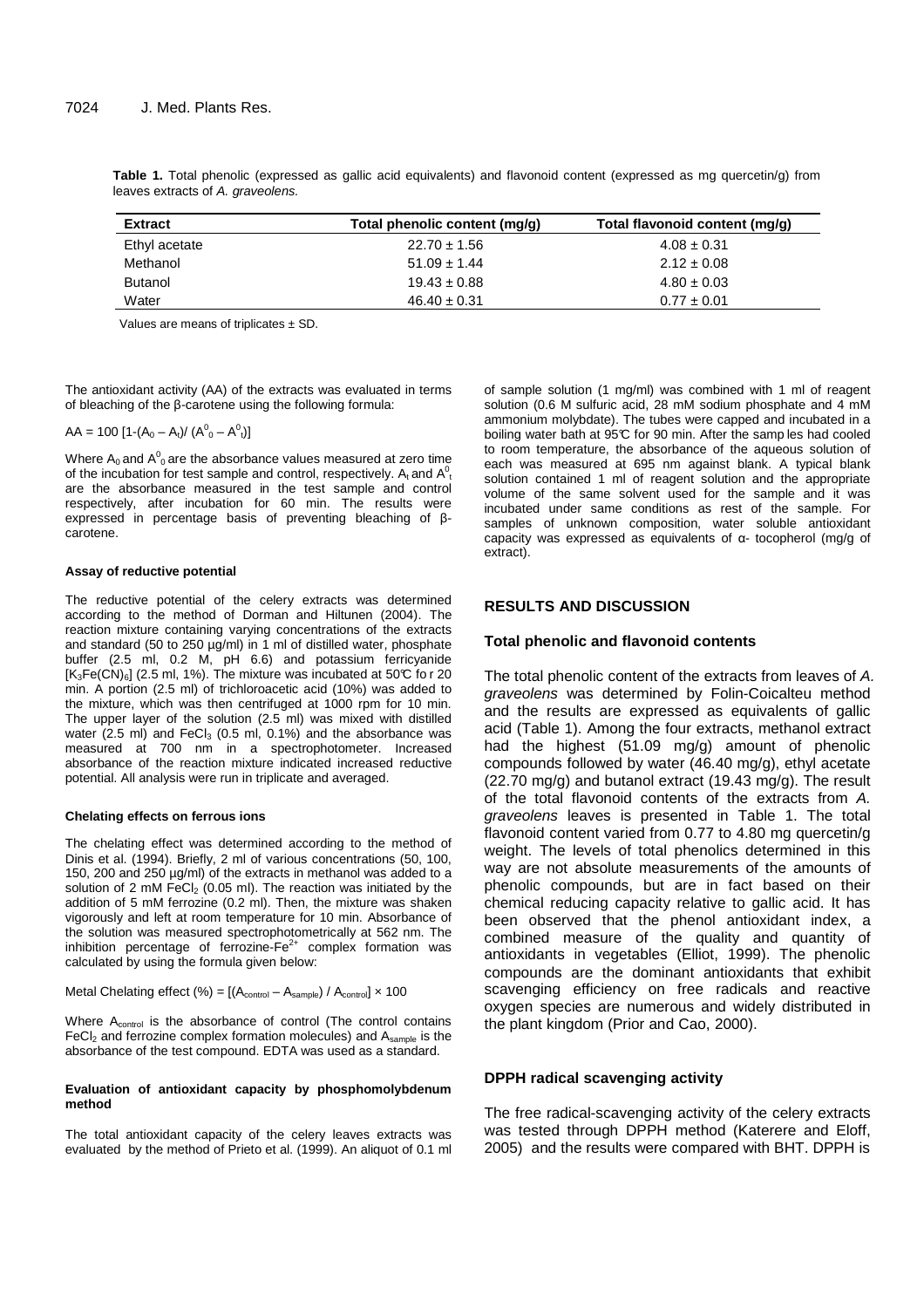

Figure 1. Free radical-scavenging activity of the extracts from celery leaves at 250 µg/ml concentration by DPPH method. Each sample was assayed in triplicate for each concentration. Experimental results are means  $\pm$  SD of three parallel measurements.

usually used as a substrate to evaluate antioxidative activity of antioxidants. The method is based on the reduction of methanolic DPPH solution in the presence of a hydrogen donating antioxidant, due to the formation of the non-radical form DPPH-H by the reaction. The extracts were able to reduce the stable radical DPPH to the yellow-colored diphenylpicrylhydrazine. The  $IC_{50}$ values of the extracts were, methanol (88.73 µg/ml), water (95.11 µg/ml), ethyl acetate (236.20 µg/ml) and butanol (391.23 µg/ml), respectively. It has been found that cysteine, glutathione, ascorbic acid, tocopherol, polyhydroxy aromatic compounds (e.g., hydroquinone, pyrogallol, gallic acid), and aromatic amines (e.g., ρphenylene diamine, ρ-aminophenol), reduce and decolorize 1,1-diphenyl-2-picrylhydrazyl by their

hydrogen donating ability (Blois, 1958).

The positive correlation between polyphenolic content of the extracts and its antioxidant activity is well documented (Huang and Mau, 2006). Therefore, the content of total phenolic compounds in the extracts might explain their high antioxidant activities. In this study, the extracts exhibited a concentration-dependent antiradical activity by inhibiting DPPH radical. Of the different extracts, methanol extract exhibited the highest antioxidant activity of 88.31% at 250 µg/ml concentration, followed by water (81.44%), ethyl acetate (52.92%) and butanol extract (31.95%), respectively at the same concentration (Figure 1).

One of the possible mechanisms is polyphenolicassociated compounds (formation of non-extractable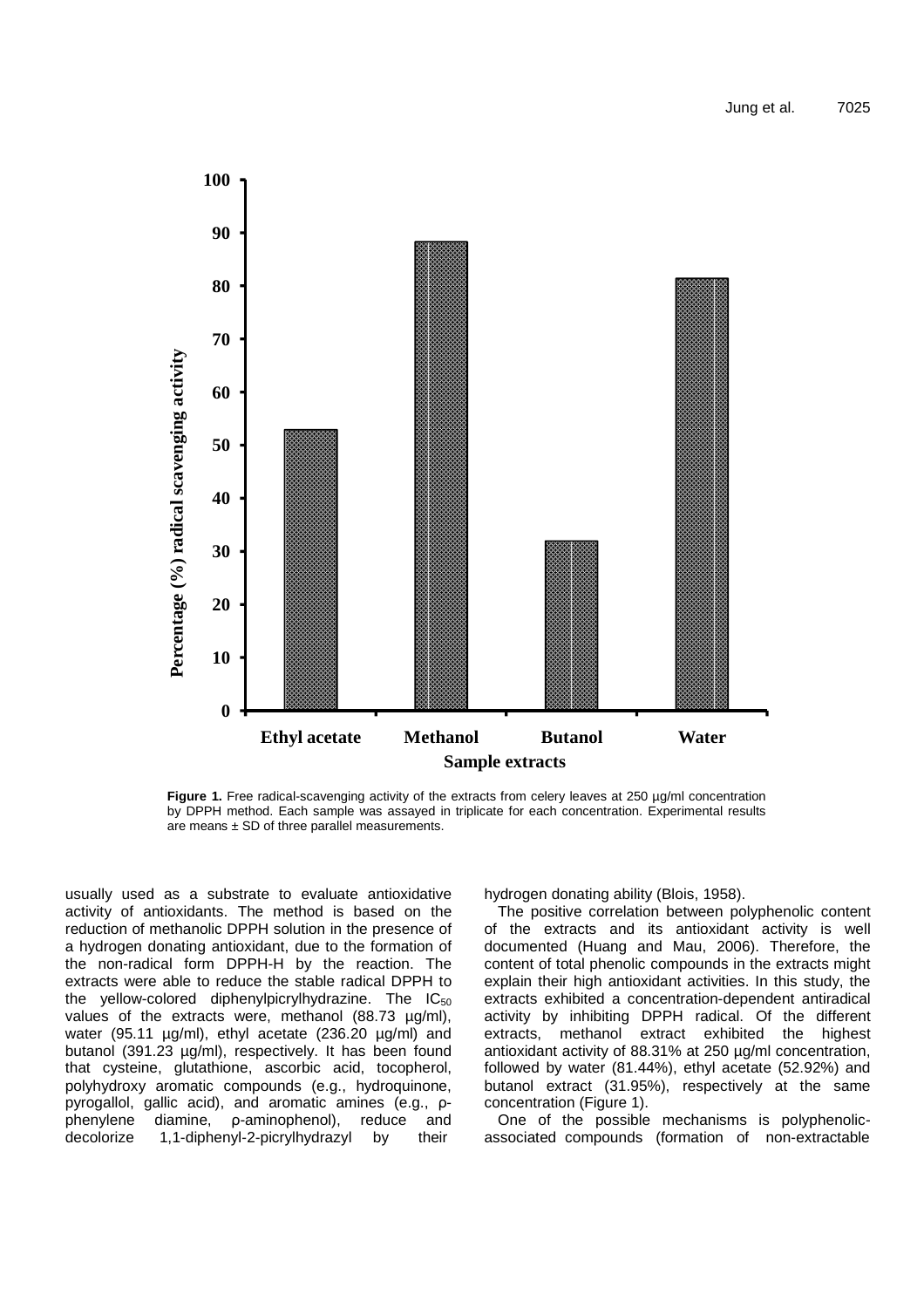

**Figure 2.** Antioxidant activity of celery extracts and BHT at different concentrations as assayed by β-carotene-linoleate model system. Each sample was assayed in triplicate for each concentration. Experimental results are means  $\pm$  SD of three parallel measurements.

complex between high molecular weight phenolics and compounds). Those kinds of phenolic compounds show antioxidant activity due to their redox properties, which play an important role in absorbing and neutralizing free radicals, quenching singlet and triple oxygen or decomposing peroxide. BHT showed higher degree of free radical scavenging activity than that of the extracts at low concentration points. The DPPH activity of BHT exhibited 92.04% at 50 µg/ml concentration.

# **Antioxidant activity using β- carotene-linoleate model system**

The antioxidant activity through β-carotene-linoleate

model system of extracts at 50 to 250 µg/ml concentrations was assayed and compared with BHT (Figure 2). The antioxidant activity of the extracts was found to increase with the increase in its concentration. For BHT, the increase of antioxidant activity was significant between 50 and 250 µg/ml and the same concentration was also significant with the extracts too. BHT was found to possess slightly higher degree of antioxidant activity than the extracts at each concentration points. At 250 µg/ml concentration, all the extracts and the BHT showed highest antioxidant activity (Figure 2), methanol extract (92.09%) followed by water (88.95%), ethyl acetate (84.98%) and butanol (82.59%), while the antioxidant activity of BHT was 96.51%, respectively. The addition of the extracts and BHT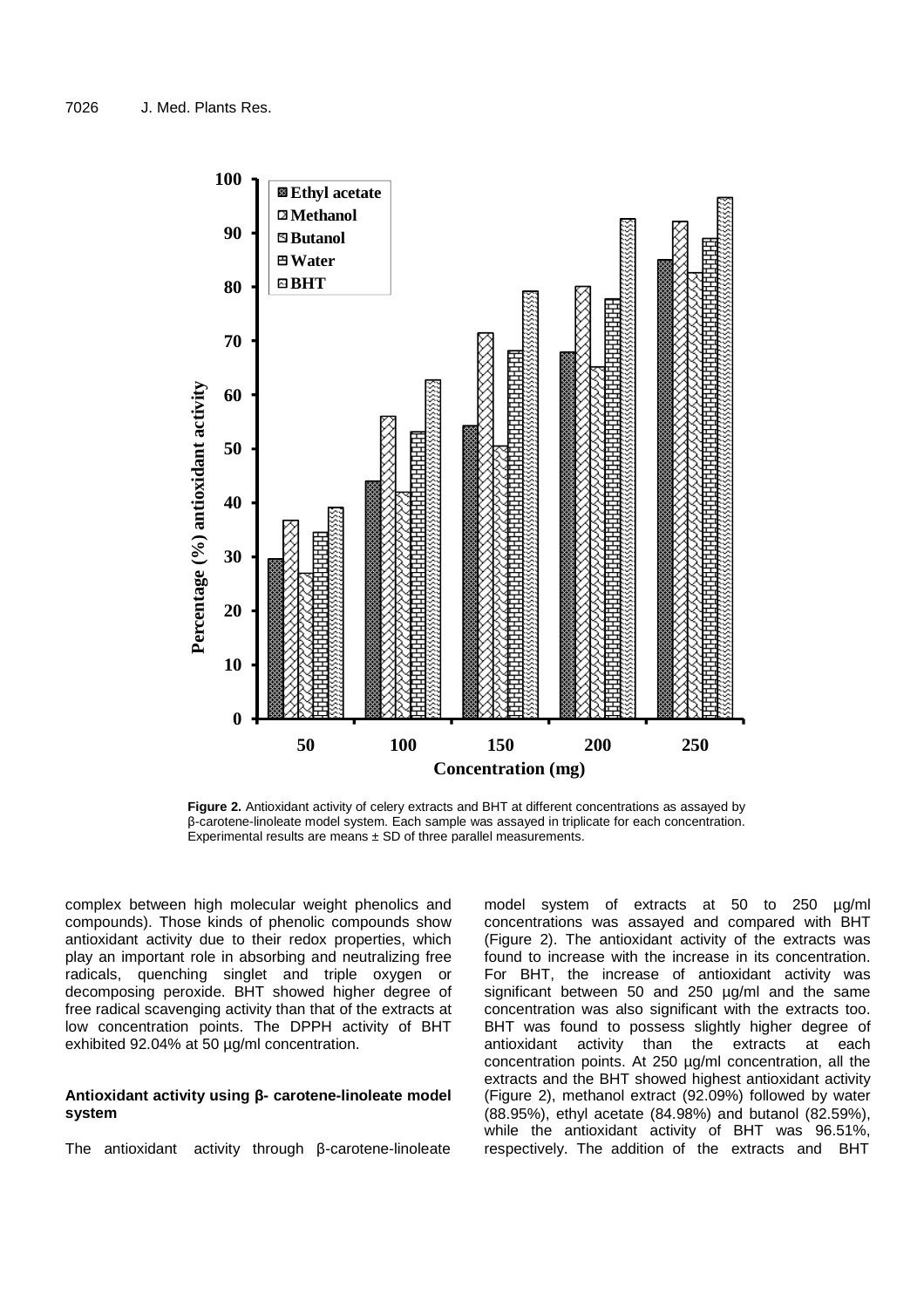

### **Concentration (mg)**

**Figure 3.** Reducing power of celery extracts and BHT at different concentration levels. Each sample was assayed in triplicate for each concentration. Experimental results are means ± SD of three parallel measurements.

between 50 and 250 µg/ml concentrations prevented the bleaching of β-carotene to different degrees.

These results may suggest that the extracts may be an indication of potential antioxidant. In this model system, β-carotene undergoes rapid discoloration in the absence of an antioxidant. This is because of the coupled oxidation of β-carotene and linoleic acid, which generates free radicals. The linoleic acid free radical formed upon the abstraction of a hydrogen atom from one of its diallylic methylene groups attacks the highly unsaturated β-carotene molecules. As a result, β-carotene gets oxidized and breaks down in part, subsequently the system loses its chromophore and characteristic orange color, which is monitored spectrophotometrically (Shon et al., 2003). The antioxidant activities of the extracts can be attributed to the mechanism: polyphenolic compounds associated in neutralizing the linoleate free radical and

other free radicals formed in this model system, which oxidize unsaturated β-carotene molecules.

# **Assay of reductive potential**

Various mechanisms, including reducing capacity, prevention of chain initiation, binding of transition metal ion catalysts, decomposition of peroxides, prevention of continued hydrogen abstraction and radical scavenging have been claimed to explain the antioxidant activities (Re et al., 1999). In the present study, the extracts and BHT exhibited effective reducing capacity at all concentration points. The reducing capacity of the extracts and BHT increased with increase in the concentration (Figure 3).

The reducing power of the extracts followed the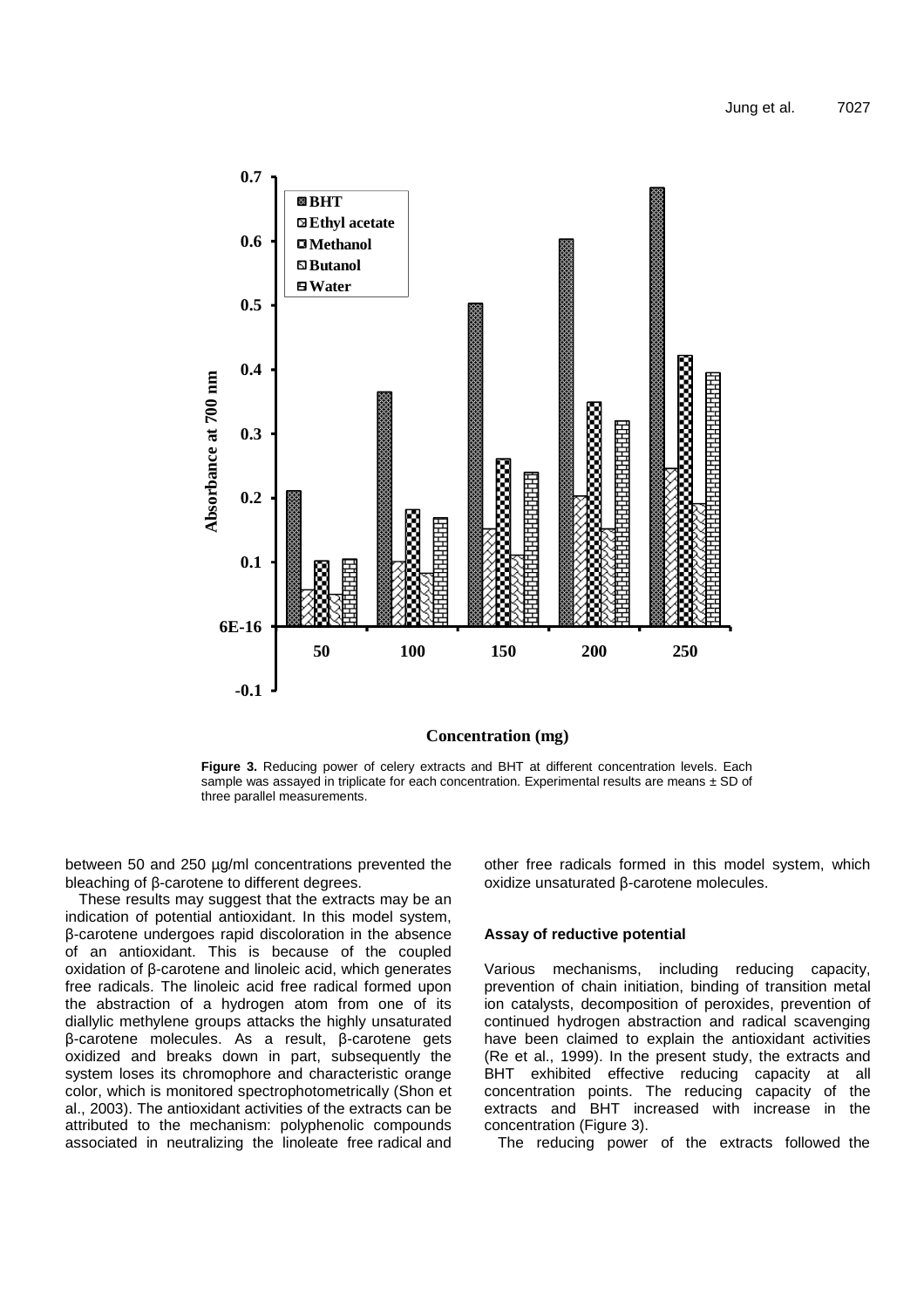

**Figure 4.** Metal ion chelating effect of celery extracts and BHT at different concentration levels. Each sample was assayed in triplicate for each concentration. Experimental results are means  $\pm$  SD of three parallel measurements.

order –methanol < water < ethyl acetate < butanol. The reducing capacity of BHT was found to be higher than the extracts at each concentration points. Earlier authors (Gao et al., 2000; Amarowicza et al., 2004) have observed a direct correlation between antioxidant activities and reducing capacity of certain plant extracts. The reducing properties are generally associated with the presence of reductones, which have been shown to exert antioxidant action by breaking the free radical chain by donating a hydrogen atom (Gordon, 1990). Reductones are also reported to react with certain precursors of peroxide, thus preventing peroxide formation. Our data on the reducing capacity of extracts suggested that reductone-associated and hydroxide groups of compounds can act as electron donors and can react with free radicals to convert them to more stable products and thereby terminate radical chain reactions.

## **Chelating effects on ferrous ions**

Ferrozine can quantitatively form complexes with  $Fe<sup>2+</sup>$ . In the presence of chelating agents, the complex formation

is disrupted, resulting in a decrease in the red color of the complex. Measurement of color reduction therefore allows estimating the metal chelating activity of the coexisting chelator (Yamaguchi et al., 2000).

Metal chelating activity was claimed as one of the antioxidant activity mechanism, since it reduced the concentration of the catalyzing transition metal in lipid peroxidation (Senevirathne et al., 2006). It was reported that chelating agents, which form s-bonds with metal, are effective as secondary antioxidants because they reduce the redox potential thereby stabilizing the oxidized form of the metal ion (Keowmaneechai and McClements, 2006). In this assay, both the extracts and standard compounds interfered with the formation of ferrous complex with the reagent ferrozine, suggesting that it has chelating activity and captures the ferrous ion before ferrozine. The absorbance of  $Fe^{2+}$ -ferrozine complex is linearly decreased with the dose taken (50 to 250 µg/ml). The percentages of metal chelating capacity at 250 µg/ml doses of the extracts were found to be methanol (80.85%), water (78.89%), ethyl acetate (67.25%) and butanol (61.07%), respectively (Figure 4). The standard EDTA exhibited 98.59% activity at 100 µg/ml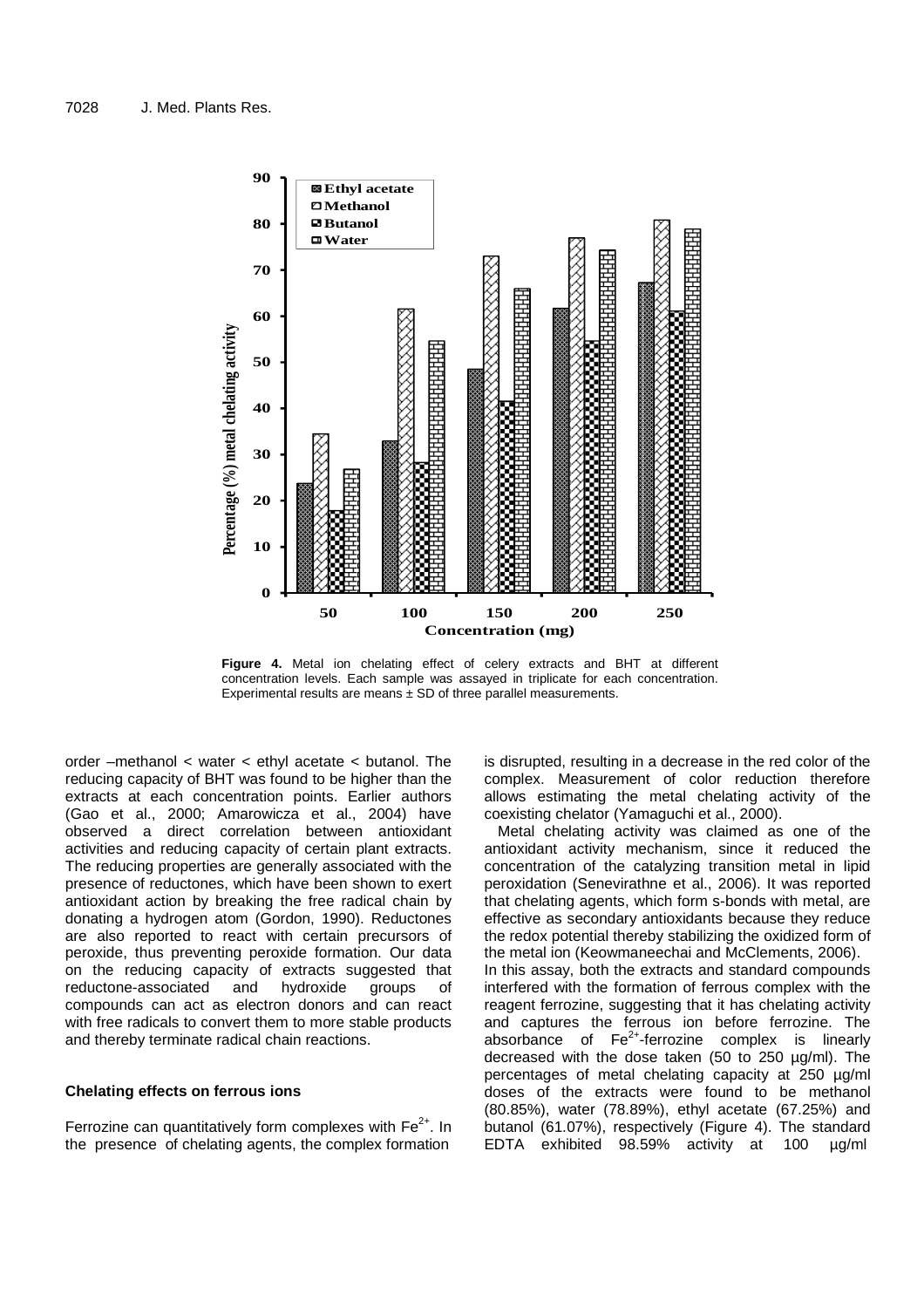**Table 2.** Antioxidant capacity of Apium graveolens leaves extract by phosphomolybdenum method.

| <b>Extract</b> | Antioxidant capacity (%) as equivalent to $\alpha$ -tocopherol (mg/g) |  |
|----------------|-----------------------------------------------------------------------|--|
| Ethyl acetate  | $47.50 \pm 2.33$                                                      |  |
| Methanol       | $75.25 \pm 4.73$                                                      |  |
| Butanol        | $73.01 \pm 3.44$                                                      |  |
| Water          | $74.29 \pm 2.70$                                                      |  |
|                |                                                                       |  |

Values are means of triplicates ± SD.

concentration. Metal chelating activity was significant as they reduced the concentration of the catalyzing transition metal in lipid peroxidation (Duh et al., 1999). The data obtained from Figure 4 reveals that the extracts demonstrate an effective capacity for iron binding, suggesting that its action as antioxidant may be related to its iron-binding capacity.

## **Evaluation of antioxidant capacity by phosphomolybdenum method**

The antioxidant capacity of the extracts was measured spectrophotometrically through phosphomolybdenum method, which is based on the reduction of Mo (IV) to Mo (V) by the sample analyte and the subsequent formation of green phosphate/Mo (V) compounds with a maximum absorption at 695 nm. The antioxidant capacity of the extracts was found to decrease in the order, methanol > water > ethyl acetate > butanol extract (Table 2).

## **Conclusion**

In our present study, the decreasing order of antioxidant activity among the A. graveolens leaves extracts assayed through all the methods was found to be methanol > water extract > ethyl acetate extract > butanol extract. This order is similar to the phenolic contents of the extracts that showed the extent of antioxidant activity of the extract is in accordance with the amount of phenolics present in that extract.

# **ACKNOWLEDGEMENT**

This work was carried out with the support of "Cooperative Research Program for Agriculture Science and Technology Development (Project No. PJ006977)" Rural Development Administration, Republic of Korea.

## **REFERENCES**

Amarowicza R, Peggb RB, Rahimi-Moghaddamc P, Barld B, Weilc JA (2004). Free-radical scavenging capacity and antioxidant activity of selected plant species from the Canadian prairies. Food Chem., 84: 551-562.

- Berenbaum M (1987). Charge of the light brigade: Phototoxicity as a defense against insects. In: Heitz JK, Downum KR, (Eds.), Lightactivated pesticides. American chemical society symposium series 339. American chemical society, Washington, pp. 206-216.
- Blois MS (1958). Antioxidant determinations by the use of a stable free radical. Nature, 181: 1199-1200.
- Dinis TCP, Madeira VMC, Almeida LM (1994). Action of phenolic derivatives (acetaminophen, salicylate, and 5-aminosalicylate) as inhibitors of membrane lipid peroxidation and as peroxyl radical scavengers. Arch. Biochem. Biophys., 315: 161-169.
- Dorman HJD, Hiltunen R (2004). Fe(III) reductive and free radicalscavenging properties of summer savory (Satureja hortensis L.) extract and subfractions. Food Chem., 88: 193-199.
- Duh PD, Tu YY, Yen GC (1999). Antioxidant activity of water extract of Harng Jyur (Chrysanthemum morifolium Ramat). LWT, 32: 269-277.
- Elliot JG (1999). Application of antioxidant vitamins in foods and beverages. Food Technol., 53: 46-48.
- Gao X, Bjork L, Trajkovski V, Uggla M (2000). Evaluation of antioxidant activities of roseship ethanol extracts in different test systems. J. Sci. Food Agric., 80: 2021-2027.
- Gordon MH (1990). The mechanism of the antioxidant action in vitro. In: Hudson BJF, (Ed.). Food antioxidants. London, Elsevier, pp. 1-18.
- Handa SS, Sharma A, Chakraborti KK (1986). Natural products and plants as liver protecting drugs. Fitoterapia, 57: 307-352.
- Huang SJ, Mau JL (2006). Antioxidant properties of methanolic extracts from Agaricus blazei with various doses of γ-irradiation. LWT, 39: 707-716.
- Imaida K, Fukushima S, Shirui T, Ohtani M, Nakanishi K, Ito N (1983). Promoting actions of butylated hydroxyl anisole and butylated hydroxyl toluene on 2-stage urinary bladder carcinogenesis and inhibition of c-glutamyl transpeptidase-positive foci development in the liver of rats. Carcinogenesis, 4: 895-899.
- Jayaprakasha GK, Singh RP, Sakariah KK (2001). Antioxidant activity of grape seed (Vitis vinifera). Food Chem., 73: 285-290.
- Katerere DR, Eloff JN (2005). Antibacterial and antioxidant activity of Sutherlandia frutescens (Fabaceae), a reputed Anti-HIV/AIDS phytomedicine, Phytother. Res., 19: 779-781.
- Keowmaneechai E, McClements DJ (2006). Influence of EDTA and citrate on thermal stability of whey protein stabilized oil-in-water emulsions containing calcium chloride. Food Res. Int., 39: 230-239.
- Kolarovic J, Popovic M, Zlinska J, Trivic S, Vojnovic M (2010). Antioxidant activities of celery and parsley juices in rats treated with doxorubicin. Molecules, 15: 6193-6204.
- Kris-Etherton PM, Hecker KD, Bonanome A, Coval SM, Binkoski AE, Hilpert KF (2002). Bioactive compounds in foods: their role in the prevention of cardiovascular disease and cancer. Am. J. Med., 30: 71-88.
- Prieto P, Pineda M, Aguilar M (1999). Spectrophotometric quantitation of antioxidant capacity through the formation of a phosphomolybdenum complex: specific application to the determination of vitamin E. Anal. Biochem., 269: 337-341.
- Prior RL, Cao G (2000). Antioxidant phytochemicals in fruits and vegetables. Diet and health implications. Hort. Sci., 35: 588-592.
- Re R, Pellegrini N, Proteggente A, Pannala A, Yang M, Rice Evans C